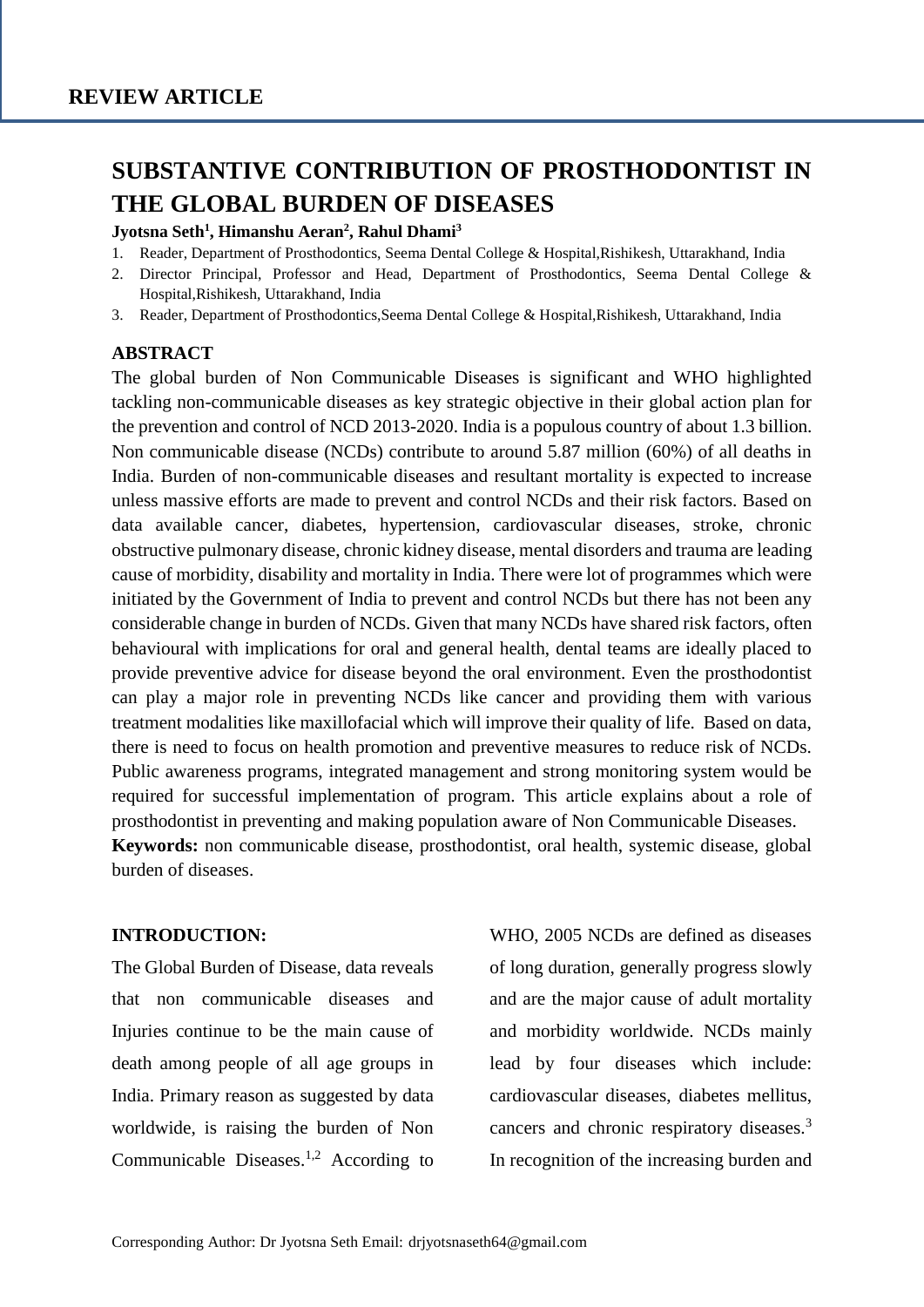importance of chronic diseases, in 2005, the WHO released a plan for NCD prevention and control, which offers the health community a new global goal to reduce death rates from all chronic diseases by 2% per year over and above existing trends during the next  $10$  years.<sup>4</sup> NCDs accounted for more than two-fifth(43%) of the DALYs and among this group, cardiovascular diseases, diabetes, cancers together account for 40% of the NCDrelated DALYs in India. Regional studies have reported that even in rural India leading cause of death (32%) is NCDs followed by injuries and external cause of deaths  $(12\%)$ .<sup>5</sup> Dental teams are ideally placed to provide preventive advice for diseases beyond the oral environment. In dental team, Prosthodontist plays an integral part in prevention, treatment and care and can help in controlling the Global Burden of Diseases in India

### **NCDs and causes of Death Survey in**  India<sup>6</sup>:

- 1. Overall non communicable diseases are leading cause of death in country, constituting 42% of all deaths.
- 2. Urban areas have a much lower number of deaths from communicable, maternal, perinatal and nutritional conditions but a higher proportion from non-communicable diseases (56%).

3. Based on available data cancer, diabetes, hypertension, cardiovascular diseases, stroke, chronic obstructive pulmonary disease, chronic kidney disease, mental disorders and trauma are leading causes of morbidity, disability and mortality.

According to data, NCDs are leading cause of death globally and responsible for 70% of deaths worldwide. In India, a total of 58,17, 000 deaths were estimated from diseases like cancer, diabetes and heart problems in 2016. Cancer, diabetes and heart diseases alone account for 55% of the premature mortality in India in the age group of 30-69 years.

### **Road Injuries as part of Global Burden of Diseases**:

The number of deaths due to road injuries in India was projected to increase to 155,000-183,000 in 2015 on the basis of data from a nationally representative survey of causes of death in 1998.<sup>7</sup> Available trends from the administrative source of data on deaths due to road injuries in India, which are known to be under reported also show an increase in the number of deaths due to road injuries.<sup>8,9</sup>

**Cleft lip and Palate as part of Global Burden of Diseases**: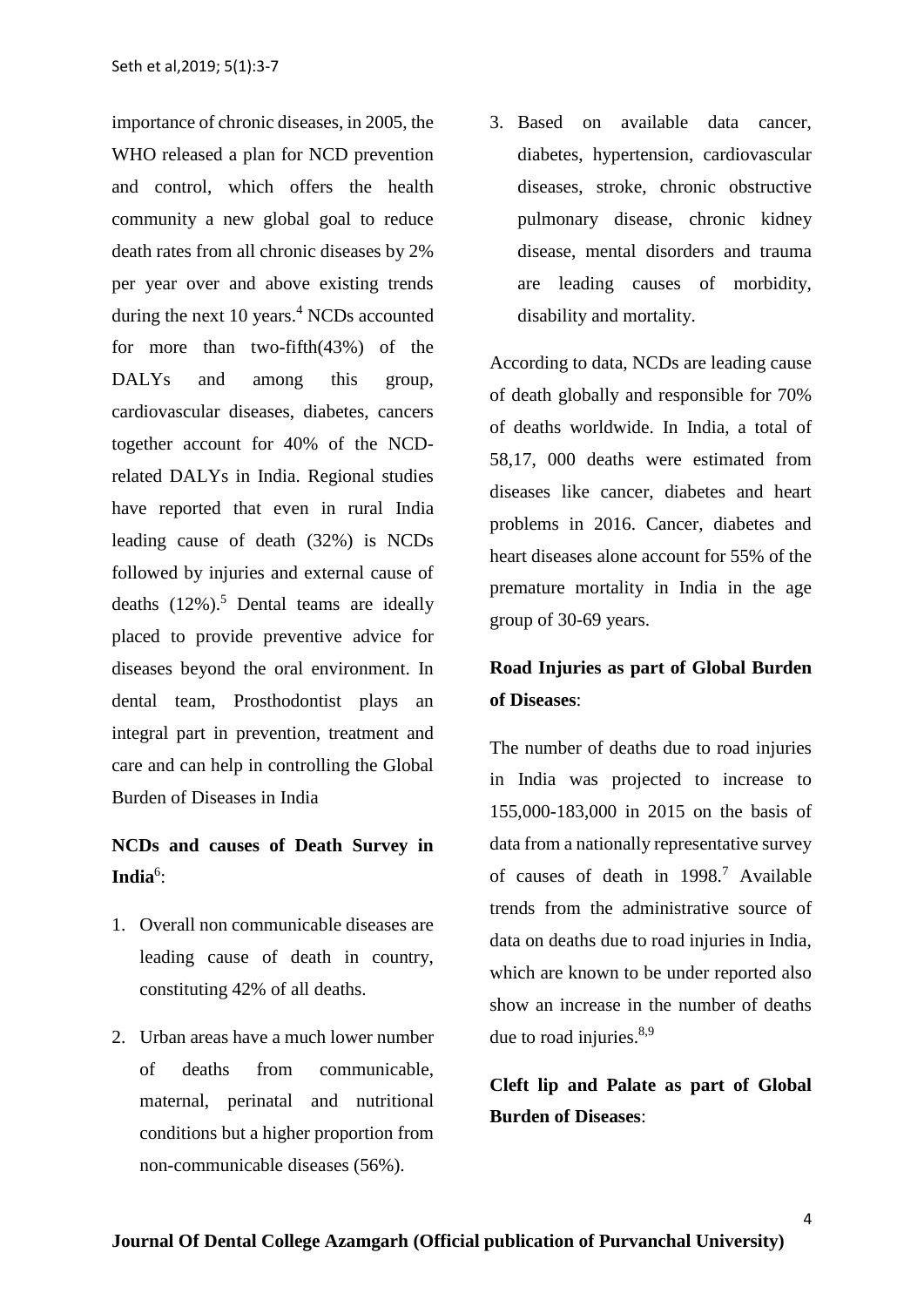The Indian sub-continent remains one of the most populous areas of the world with an estimated population of 1.1 billion in India alone. This yields an estimated 24.5 million births per year and birth prevalence of clefts is somewhere between 27,000 and 33,000 clefts per year. India has tremendous potential to contribute by virtue of improving research expertise and a population that has genetic, cultural and socio-economic diversity. In 2008, the World Health Organization (WHO) has recognised that non-communicable diseases, including birth defects cause significant infant mortality and childhood morbidity and have included cleft lip and palate in Global Burden of Disease (GBD) initiative.<sup>10</sup>

## **Geriatric Mental health as part of Global burden of Diseases**:

Globally, non- communicable diseases are currently the leading cause of mortality and



**One Piece Hollow Obturator Ocular Prosthesis Cleft Palate Prosthesis**

**Contribution of Prosthodontist in Global Burden of Diseases**:

morbidity. Mental health disorders are one of the major contributors to NCD burden. They are responsible for 7.4% of global disability adjusted life years (DALYs) and 22.9% of years lived with disabilities (YLDs), making them the fifth leading cause of DALYs and YLDs. $^{11}$  India is witnessing a steep rise in the NCD epidemic including mental disorders. As a result of the demographic transition, the nation is also aging with nearly 104 million elderly persons (>60 years) and the proportion of elderly has increased from 5.6% in 1961to 8.6% in 2011.<sup>12</sup> For a country like India, with the exponential rise in NCDs along with an increase in aging population, it is becoming increasingly important for the health care providers to quantify the burden of comorbid NCDs and mental illness, and to design a pragmatic health care delivery model.



1. India is the second most populous country of the world and 8% of the total population of India constitutes geriatric population. This percentage is expected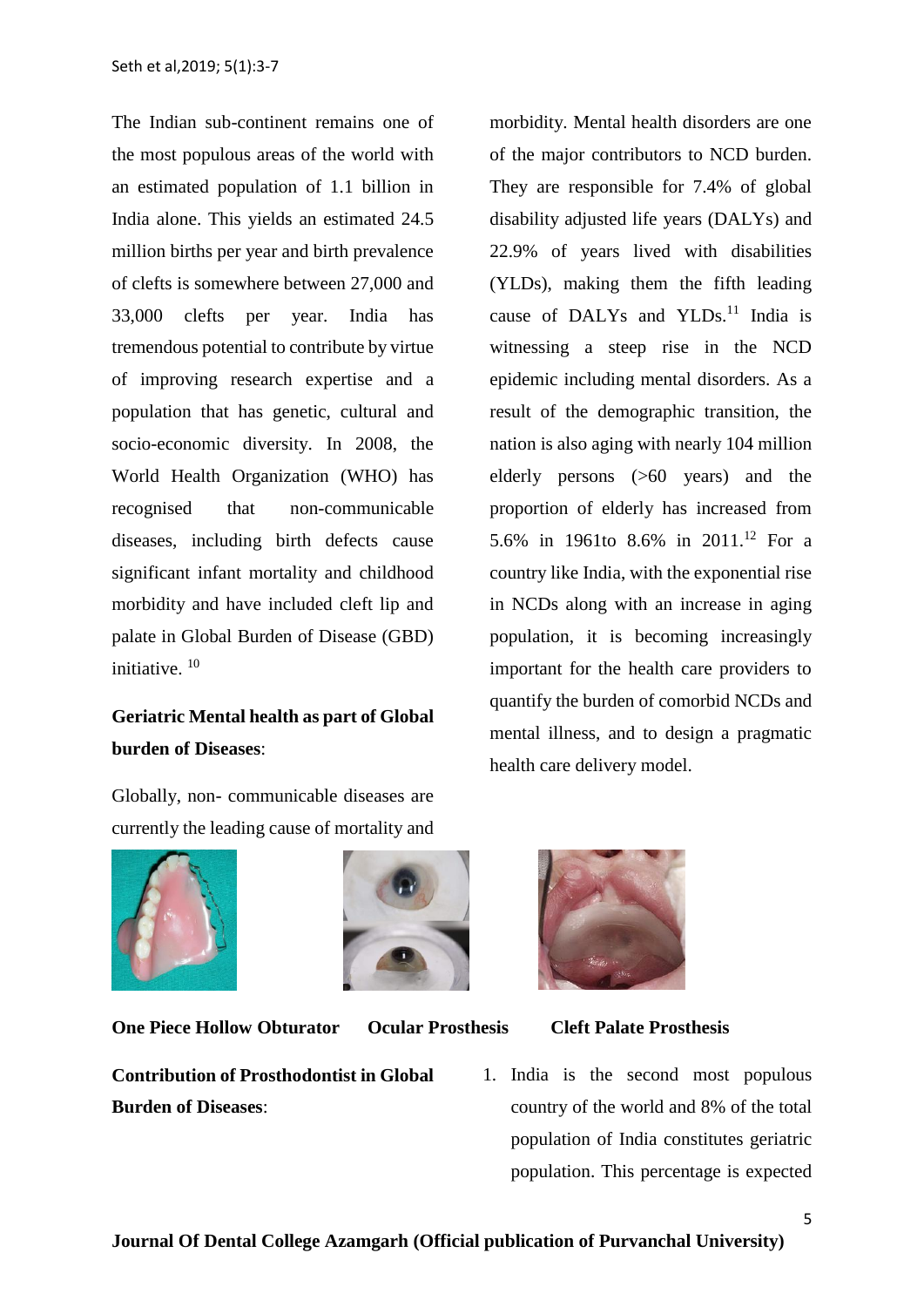to rise to approx. 10-12% of entire population.<sup>13</sup> Prosthodontists are taking care of overall health and wellness of older adults which are related to their oral health and are also ensuring provision of quality oral health care for the elderly patients and maintaining inter sectoral coordination so that all the health needs of the elderly are met under one roof. Geriatric health is now being included in the curriculum and focus is more on awareness of maintaining Geriatric health. Oral health care providers must be trained to address the issues concerned to geriatric oral health and participate actively in the dynamic practice environment. There is much need to address specific geriatric issues related to cultural and ethnic background along with psychological and social perspectives in addition to preventive and promotive oral health care.<sup>14</sup>

2. Oral cancer is major public health problem in the Indian subcontinent, where it ranks among the top three types of cancer in the country.<sup>15</sup> The difference in incidence and partner of oral cancer can be due to an overall effect of ageing of population as well as some regional differences in the prevalence of specific risk factors.<sup>16</sup> The low income groups in India are affected most due to a wide exposure to risk factors such as tobacco

chewing and insufficient exposure to newly diagnostic aids, resulting in a delay in reporting of oral cancer. $17,18$ Prosthodontist diagnose edentulous patients and are counselled about returning for prescribed, regular recall examinations. The Prosthodontists are instrumental in helping patient to quit smoking either by direct counselling or by referral to a smoking cessation program.<sup>19</sup> Geriatric alcoholism is rising, so Prosthodontist is influential in advising patients of the necessity of limiting their alcohol intake, especially if there are intraoral signs of alcohol abuse. $20,21$ 

The other aspect of Prosthodontist is to rehabilitate the patients who have undergone extensive post surgical defects and disfigurement after management of oral malignancy.  $2^2$  The Prosthodontist is involved in diagnostic examination, restoration, maintenance of oral functions, comfort, esthetics and health of patients who are undergoing surgery, chemotherapy and/or radiotherapy for head and neck cancer. Services of maxillofacial Prosthodontist are providing splints, stents, radiation stents etc. which can improve their quality of life.  $23,24$ 

3. In 2015, there were about five lakh road accidents in India, which killed about 1.5 lakh people and injured about five lakh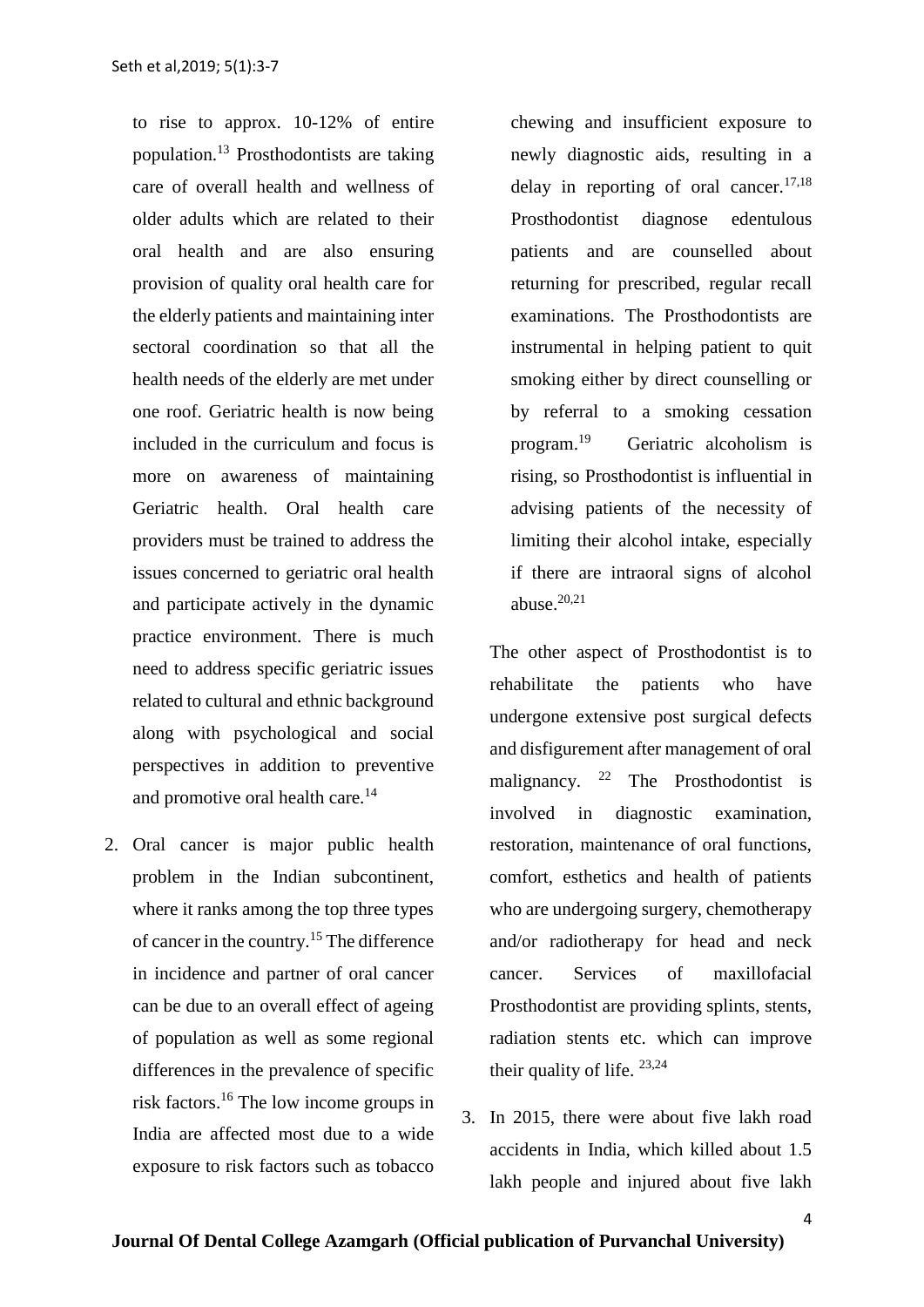people<sup>25</sup>. The WHO has noted that road accidents are a major public health problem as crashes kill more than 1.25 million people and injuries about 50 million people a year, with 90% of such casualties occurring in developing countries.<sup>26</sup> The patient with maxillofacial defects resulting from motor vehicle will have numerous soft tissue and hard tissue injuries ranging from neurologic involvement to fractures and/or avulsions of the temporomandibular joint, maxillae, mandible, teeth, and supporting structures. The prosthodontist plays an important team role by anticipating the increased functional demands that may be placed on the required prosthesis and by anticipating the preprosthetic procedures and counselling that may be necessary to assist in the total treatment.

4. In 2008, the World Health Organization (WHO) has recognised that noncommunicable diseases, including birth defects cleft lip and palate in Global Burden of Disease (GBD) initiative.<sup>10</sup> In the era of super specialization, with the boon of advanced knowledge and modern technology, there is a bane of developing a tunnel vision to our fields. Multidisciplinary approach is definitely the most ideal way of treating cleft lip and palate patients and Prosthodontist is an important and integral part of a team.

Prosthodontist help the plastic surgeons in providing treatment to cleft lip and palate by providing feeding plates to neonates in pre surgical phase and providing palatal obturator to patients prior to surgery and then providing immediate post surgical prosthesis /obturator. In case of cleft lip and palate patients, prosthodontics treatment plays an important role right from time, the child is born, till such a time that the individual is totally rehabilitated and becomes a normal human being, in state of total health.

### **CONCLUSION:**

Prosthodontists are in unique position to significantly impact patient's overall health, not only via their expertise in the art and science of prosthodontics but also by virtue of their access to patients. They play very important role in complete rehabilitation of patients of cancer, cleft lip and palate, road injuries / accidents while spreading awareness of geriatric issues among population. They can reduce the Global Burden of Diseases as being part of medical team. Prosthodontist should extend more of their knowledge and services to the medical field for betterment of patients and help them to enter the mainstream of the society.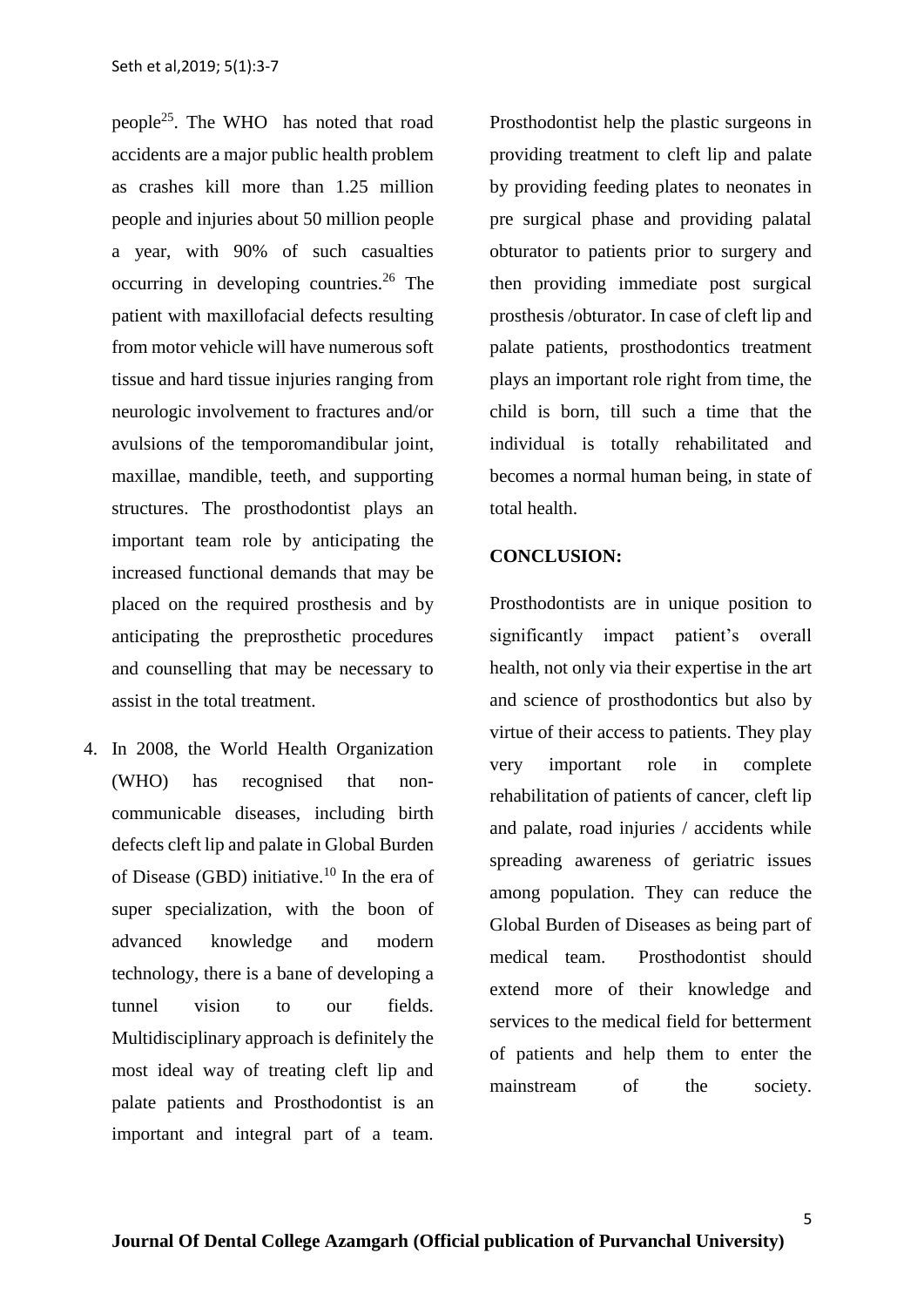### **REFERENCES:**

- 1. Reynolds MA. Modifiable risk factors in Periodontitis at the intersection of aging and disease. Periodontology 2000.2014;64:7-19
- 2. Minino AM. Death in the United States 2009. NCHS Data Brief 2011; 64:1-8.
- 3. Kazem B. Kuwait National Program for Healthy Living: First 5- Year Plan. Med Princ Pract. 2014; 23:32-42.
- 4. 2008-2013 action plan for the global strategy for the prevention and control of noncommunicable diseases: prevent and control cardiovascular diseases, cancers, chronic respiratory diseases and diabetes. Geneva : WHO; 2008. World Health Organization.
- 5. Joshi R, Cardona M, Iyengar S, Sukumar A, Raju CR, Raju KR, et al. Chronic diseases now a leading cause of death in rural India-mortality data from the Andhra Pradesh Rural Health Initiative. Int J. Epidemiol. 2006; 35:1522-9.
- 6. Office of the Registrar general of India. New Delhi: Government of India; 2010. Report on causes of deaths in India 2001-2003.
- 7. Gururaj G Road traffic injury prevention in India. National Institute of Mental health and Neuro Sciences, Bangalore 2006.
- 8. Hyder AA, Venico-Ortiz Al. BRICS: opportunities to improve road safety. Bull World Health Organ. 2014; 92:423-428.
- 9. Raban MZ, Dandona L, Dandona R. The quality of police data on RTC fatalities in India. Inj Prev. 2014; 20:293-301.
- 10. Mossey P, Little J. Addressing the challenges of cleft lip and palate research in India. Indian J Plast Surg. 2009 Oct; 42(Suppl): S9-S18.
- 11. Whiteford HA, Degenhardt L, Rehm J, et al. Global burden of disease attributable to mental and substance use disorders: findings from the Global Burden of Diseases Study 2010. Lancet. 2013; 382:1575-86.
- 12. World Health Organization Noncommunicable diseases. 2018
- 13. India's population to be biggest in the planet. BBC News. PubMed US Census Bureau, Demographic Internet Staff. "United States Census Bureau-International Data Base (IDB)" (2004).
- 14. Iacopino AM. "Maintaining oral health in the aging population: the importance of the periodontalsystemic connection in the elderly". Grand Rounds Oral-Sys Medicine 3(2006): 25-37.
- 15. Sankaranarayanan R, Ramadas K, Thomas G, Muwonge R, Thara S, Mathew B, et al. Effect of screening on oral cancer mortality in Kerala, India: A cluster-randomised controlled trial. Lancet. 2005; 365:1927-33.
- 16. Manoharan N, Tyagi BB, Raina V. Cancer incidences in rural Delhi-2004- 05. Asian Pac J Cancer Prev. 2010; 11:73-7.
- 17. Khandekar SP, Bagdey PS, Tiwari RR. Oral cancer and some epidemiological factors: A hospital based study. Indian J Community Med. 2006; 31:157-9.
- 18. Kumar S, Heller RF, Pandey U, Tewari V, Bala N, Oankh KT, et al. Delay in presentation of oral cancer: A multifactor analytical study. Natl Med J India. 2001; 14:13-7.
- 19. Cruz GD, Ostroff JS, Kumar JV, et al: Preventing and detecting oral cancer: oral health care provider's readiness to provide health behaviour counseling and oral cancer